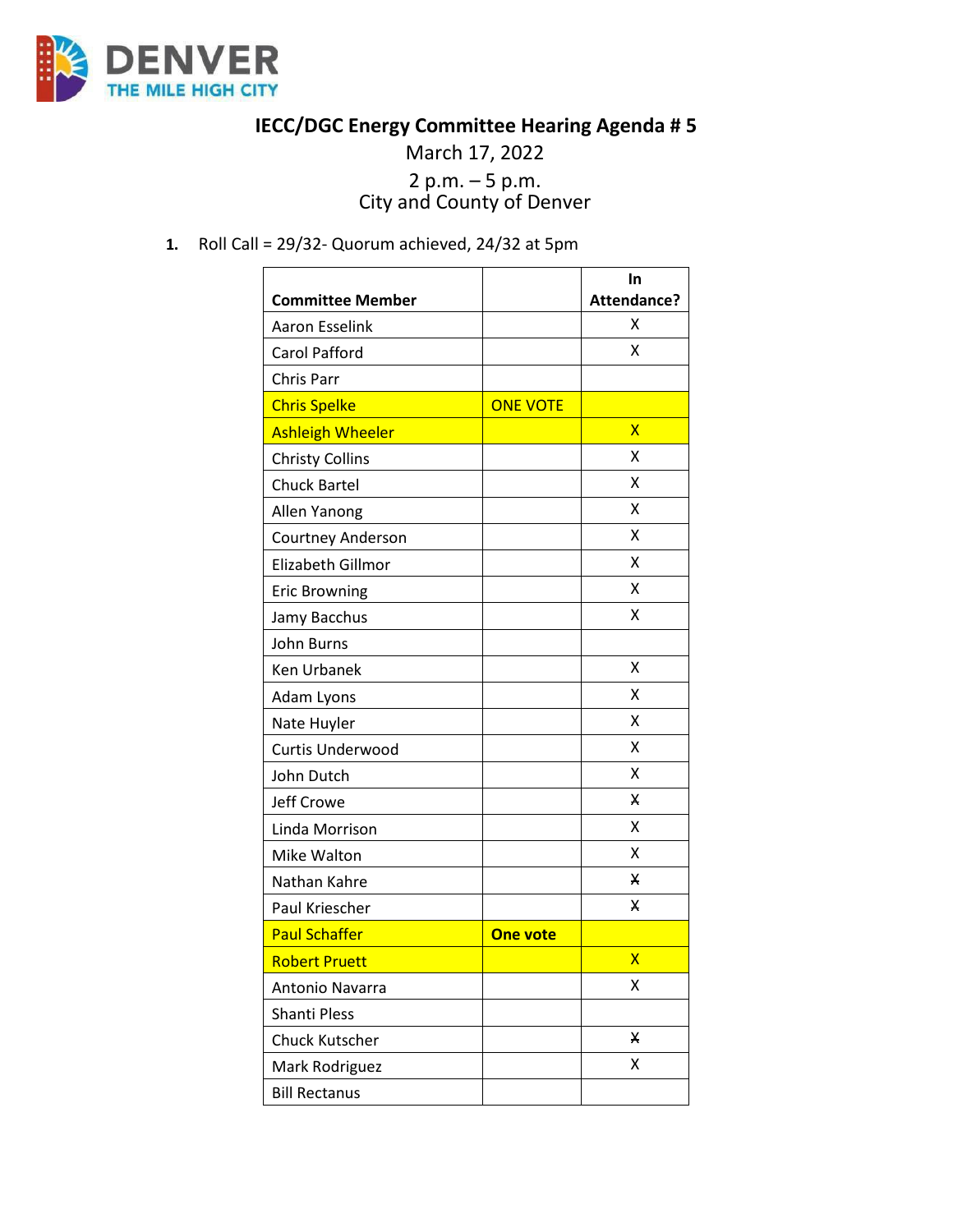| Bryan Kazin            |                              | x |
|------------------------|------------------------------|---|
| <b>Paul Kancir</b>     | <b>One vote</b>              |   |
| <b>Curtis Werner</b>   |                              | X |
| Stephen Sanderson      | <b>NON-</b><br><b>VOTING</b> | X |
| <b>Alex Martin</b>     | <b>One vote</b>              | X |
| <b>Kevin Eronimous</b> |                              | x |
| Laura London           |                              | x |
| Katrina Managan        | <b>NON-</b><br><b>VOTING</b> | x |
| Jan Keleher            | <b>NON-</b><br><b>VOTING</b> | x |
| Christine Brinker      | <b>NON-</b><br><b>VOTING</b> | x |

- **2.** Introduction of key proposals for **IECC/DBC-Commercial (non-voting)**
	- a. [#P40](https://www.denvergov.org/files/assets/public/community-planning-and-development/documents/ds/building-codes/code-adoption/amendment-proposals/iecc/iecc_c403.2_com.pdf) C403.2 Partial Space Heating Electrification
	- b. [#P38](https://www.denvergov.org/files/assets/public/community-planning-and-development/documents/ds/building-codes/code-adoption/amendment-proposals/iecc/iecc_c404.10_com.pdf) C404.10 Partial SWH Electrification
	- c. Public comments:
		- Jolon Clark: Council has been very involved with the climate action task force and energize Denver. Existing building standard is also set. New buildings should be leading the way because the existing building standard does not address them. New building will lead the way.
		- Aaron Martinez: In support of these proposals, it is time to get fossil fuels out of our homes. Studies show asthma is impacted by gas homes. Supports electrification and heat pumps.
		- Taylor Roberts: Space heating, how would electric reheat be handled since it is not a backup heat? Unclear how it would impact C407 and the modeling pathways, would it require heat pumps since it is mandatory? Support this but in a more prescriptive option to allow for modelling flexibility and innovation for design teams.
		- Mark Jelinske: In support of the concepts, but better addressed in section C406 because it defines all electric. VAV reheat is a major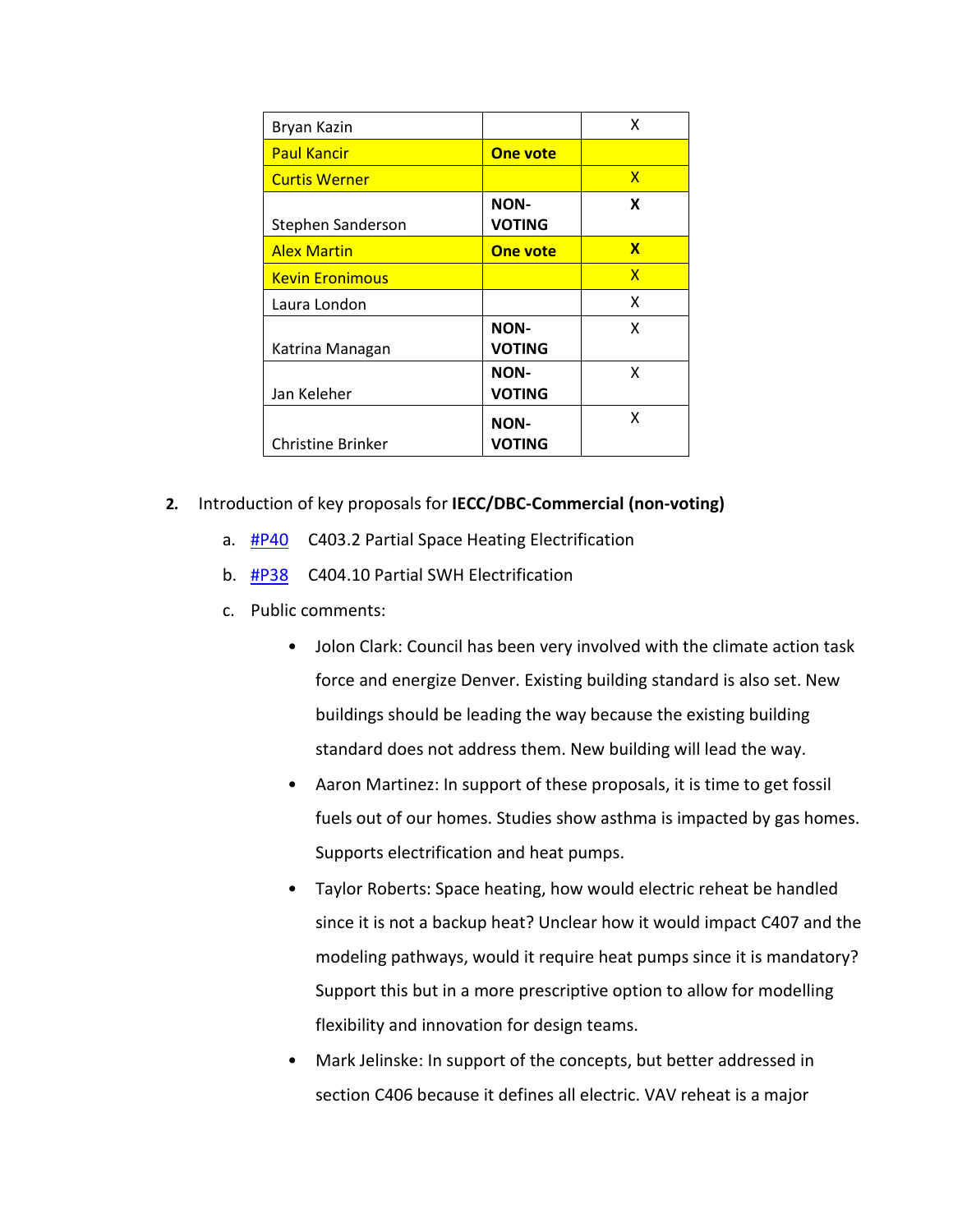problem when the requirement is placed in the current proposed section. If a piece of equipment is greater than 20 tons, it is not required.

- Lauren Swain: Denver's new building code recognizes the greenhouse gasses impact. Respiratory illness is impacted by GHG. Prioritize human health. Methane Gas is increasingly cost with health risks.
- Ramesh Bhatt: Sierra club strongly supports the proposals by SWEEP. Every day we continue to use fossil fuels exacerbates this issues. Electrification alternatives are available. They will go a long way in climate resiliency and economic goals.
- Hillary Stempel: Pediatrician, supports health harming fossil fuels being removed from the code. Fossil fuels impacts air quality and methane contributes to pre term birth.
- Lori Pace: Res and Com Real Estate- Commercial tenants cannot change the fuel source once the building is set for occupancy. Restricted income communities need to be able to afford the utility bills. Protect our communities.
- d. Committee Questions:
	- Jamy Bacchus: How does this get around the federal requirements?
		- Sean: Does not require an efficiency, but requires an equipment type. This is being done in Seattle as well. Court determined this approach does work.
	- John Arent: Exempt equipment with capacities greater than 20 tons. CA has been more cautious with a perscrive requirement and allows a performance trade off.
	- Ken Urbanek: Heat pump space heating, should just say space heating since it applies to all heating sources. Reheat is not allowed but it is in a lot of cases used as a primary heat (VAV system), should think about this system. For SHW, more commonly 40 degrees rather than 20. Exception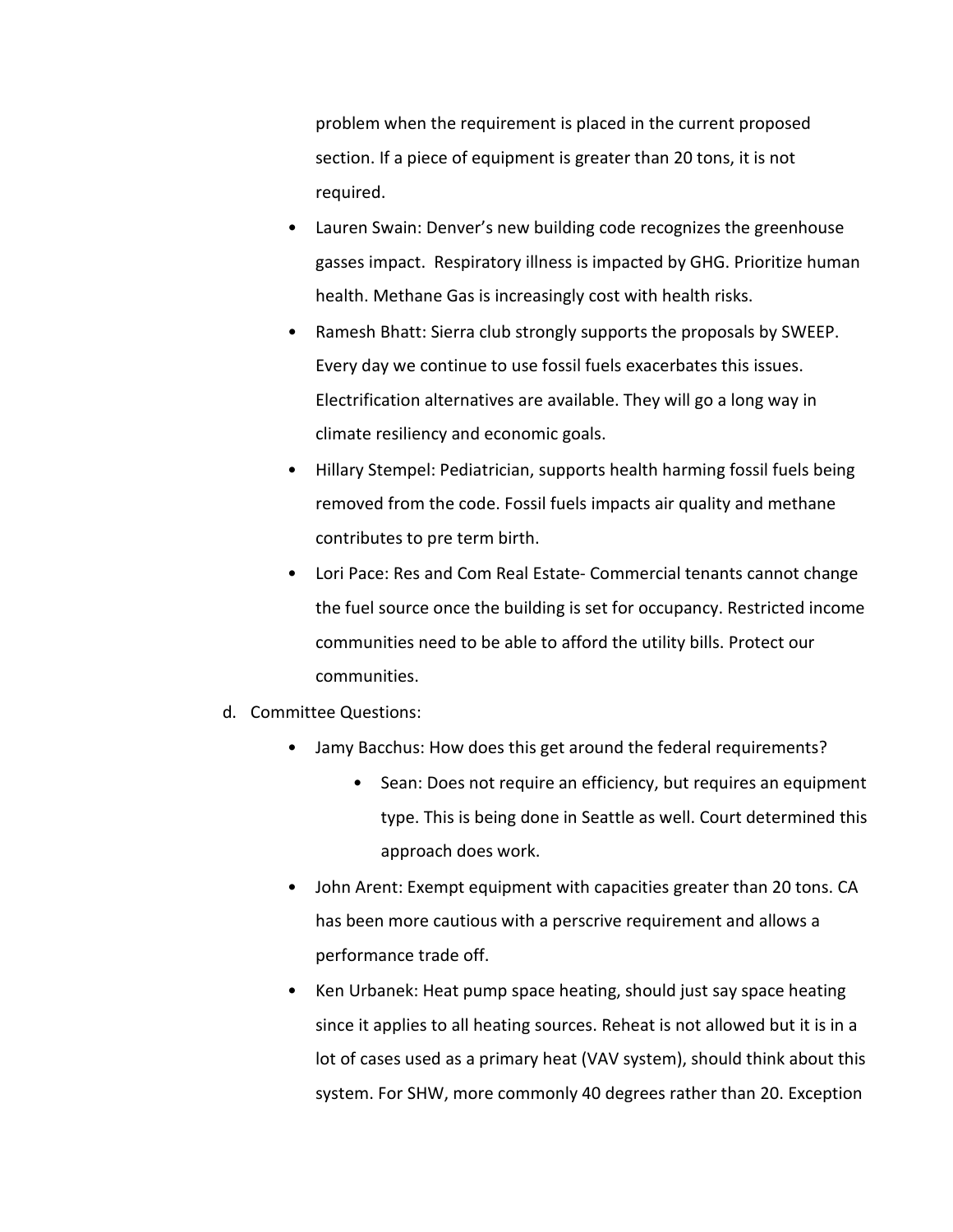4- most will cut off at 140 or 160 deg, there may be a gap when calling out 190 degrees.

- Sean: Size is flipped for tons, it does need to be flipped. Would be curious about the application of 160 deg. For C407, would need to include something in the mandatory requirement.
- Elizabeth: Sort on equipment to implement these requirements. This would prohibit the use of PTAC and VTAC, was that the intent? There is not one PTAC that could operate at 20 deg. Where does the 8.5 BTUh come from? Would it make sense to align with ASHRAE at 12 BTUh? What is the intent when the equipment is just not available and is that what the open-ended exception 6 tries to include?
	- Sean: Would need to do market research. 8.5 BTUH is based on the Washington state code and moving more towards passive haus. If it makes the code easier to use, then it would be something to consider. That is what exception 6 tries to achieve. Need a specific scenario of where equipment availability is an issue.
	- Jan: NEEP working on 2 more PTAC cold climate rated
- Chuck: Language is very broad or can we set some guardrails? What other space heating systems would be considered? For the heat pump supplementary, why was this expanded to include fossil fuels.
	- Sean: It was added based on the conversation in the energize Denver task force. Equipment replacements would also need to be considered in this proposal.
- John Arent: High rise building and hotels could be a challenge with the duct work required. Maybe consider exemptions for higher rise buildings
- Ken: Can always to AA or WW to get around the difficulty implementing in the Multifamily building type. Realistically we can meet these requirements, but the cost intensive aspect is what the tricky portion is.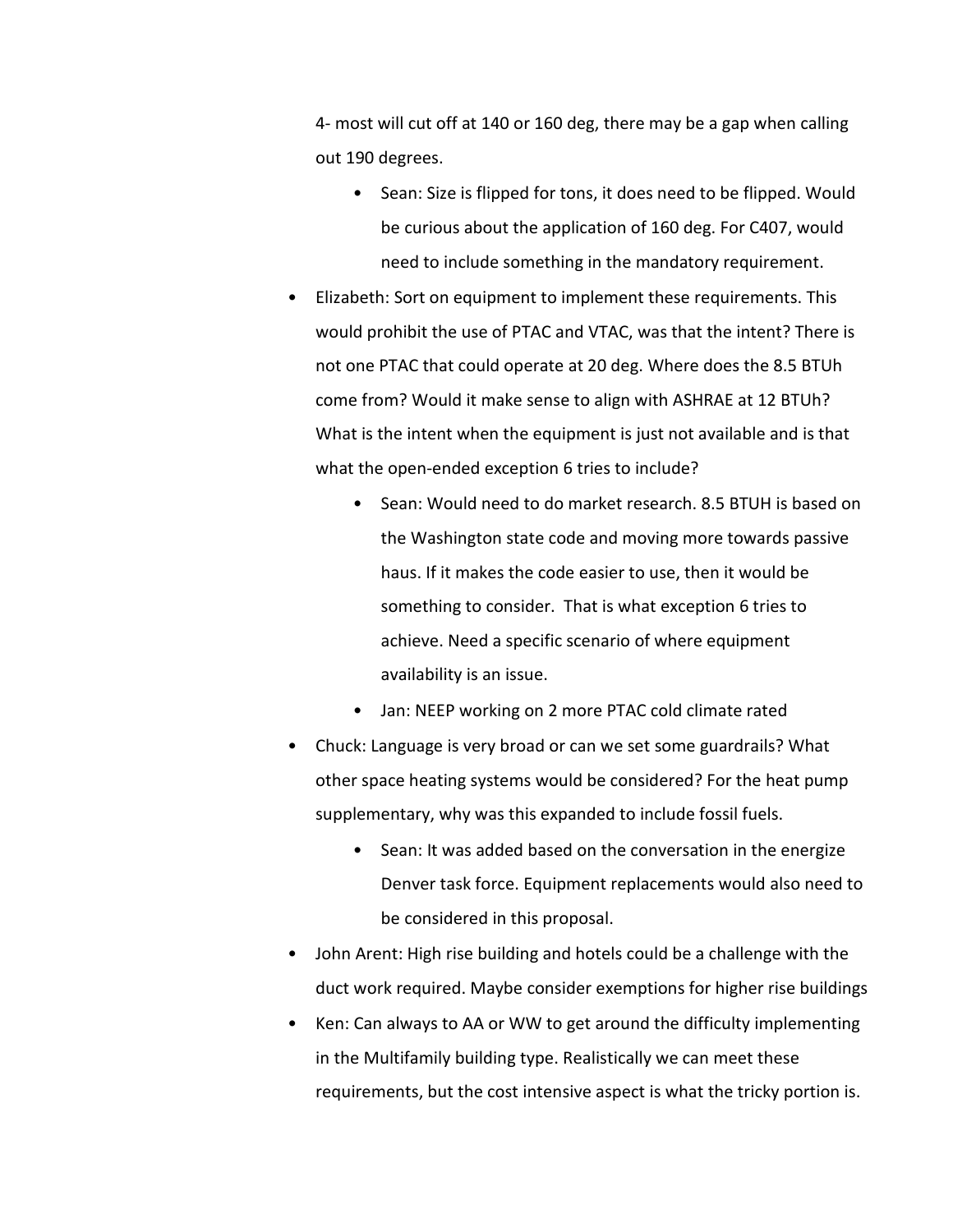- Elizabeth: The cost a major challenge with the heat pump water heaters. Show mechanical and plumbing with the heat pump application. 90 unit application with electric SWH, and a comparable 2 gas boiler- It took 15 water heaters to meet the same load, the cost of the additional square feet is a huge impact. There are going to unintended consequences.
- **3.** Discussion and voting on **IECC/DBC-Commercial and DGC Ch.4** 
	- a. [#18](https://www.denvergov.org/files/assets/public/community-planning-and-development/documents/ds/building-codes/code-adoption/amendment-proposals/iecc/18_iecc_c401.2-limit-modeling-to-appendix-g.pdf) Calibrate Appendix G
		- Public Support
			- Taylor Roberts: Confused about the appendix G impact on gas, different metric than energize Denver, why would we use a different metric?
			- Mark Jelinski: Please specify occupancy clearer, especially dealing with healthcare. Why not other high process? Specifically data centers.
		- Public opposition: N/A
		- Committee questions:
			- Elizabath: Are we as the committee not allowed to modify ASHRAE 90.1? We hashed this out last time. Boulder refers to the intent but uses C407. All of ASHRAE mandatory requirements would override the proposed requirement.
				- Sean: You cannot modify the text of ASHRAE 90.1 which is why C407 instructs how to use 90.1.
			- Courtney: How to move forward given Elizabeth's comments?
				- Would need to add proposed mandatory requirements that pass to the C407 table.
			- Chuck: For occupancies less than 25,000 sqft or would they be required to comply? Process loads are not defined in IECC, unregulated and regulated loads are not defined- should they be more defined?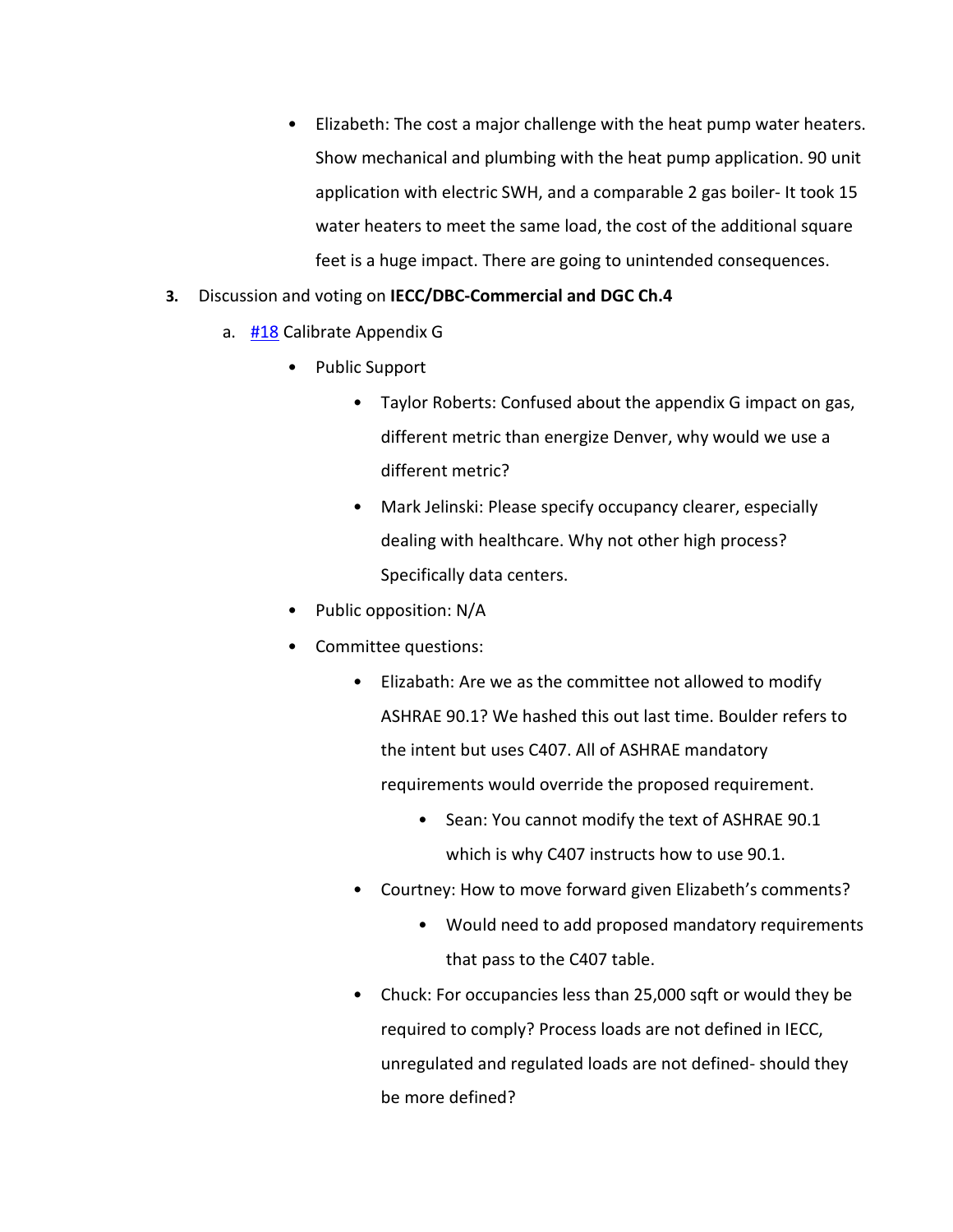- Sean: We can add clarity for smaller buildings. It is treated in the reference to appendix G for what clarifies is regulated and unregulated loads.
- This proposals is still energy cost but there is a parallel proposal that allows to site energy which works with electric buildings.
- Jamy: The IECC defines energy code as purchased annual energy. Why are the process loads in this section?
	- Sean: Depending on how you read it, this makes it clear how to deal with those loads in modeling. We want to clear about how process loads are handled even if it is redundant
- Committee discussion
	- Elizabeth: This whole methodology has a gas baseline, it'll be so hard to promote a electrification. Looking forward to seeing the site energy proposal. Why not make the metric align with the energize Denver requirement? I have never used ASHRAE 90.1. Don't ask community to design to a different set of mandatory requirements. If trying to encourage modeling, then use the IECC requirements. Would like to table until we can see Taylor's proposal and the energy metric proposal.
- Motion to table proposal to be heard with corresponding proposals.
	- Tabled: 26 yes, 1 no, 0 abstentions
	- Subcommittee:
		- Linda Morrison
		- Courtney Anderson
		- Elizabeth Gillmor
		- Jamy Bacchus
- b. [#4](https://www.denvergov.org/files/assets/public/community-planning-and-development/documents/ds/building-codes/code-adoption/amendment-proposals/iecc/4_c103.2_minimum-renewable-energy-commercial.pdf) Min Renewable Energy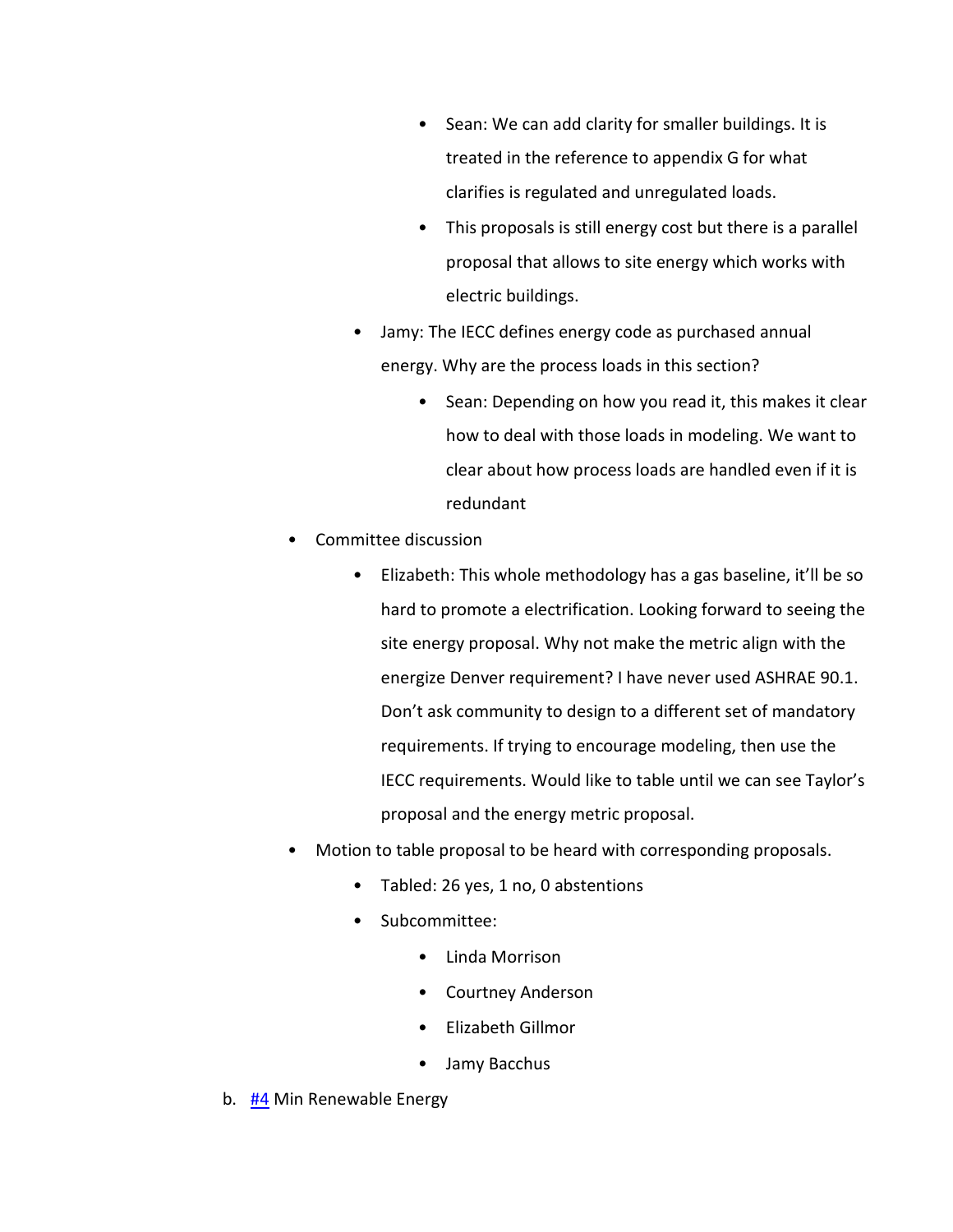- Public Support: N/A
- Public Opposition: N/A
- Committee Questions: N/A
- Committee Discussion:
	- Courtney motioned to approve as written
	- Elizabeth: Suggest modifications in C103.2, want to clarify what is required for construction documents. Going to be extremely difficult to get the contracts in place for CDs. Can there be flexibility in the timing for that? Or does this go into a Denver policy?
		- Eric: The term construction documents is a standard within the industry. What are you thinking in terms of the timing?
		- Elizabeth: Think about the power purchase agreements and the time to get that all sorted, so the better place for this might be in a policy.
		- Sean: A simple solution is to move it to C106.3.1
	- Elizabeth: C405.15- remove references to any of the other credits. What is our minimum renewable energy required per building? Strike GBO as the GBO will react to the code. We also do not want to include renewables in the baseline- strike C405.13.1.
	- Jamy: I'm not seeing any changes to the on-site per the prior draft. My concern is that this end up coming a cap because they need to provide certain amount of on-site solar. Is there a quick and easy way to get the off-site approved for high-rise and MF?
		- Jonathan: Offsite renewables options would be wind source and renewable connect, but it's not get clean enough to hit the targets.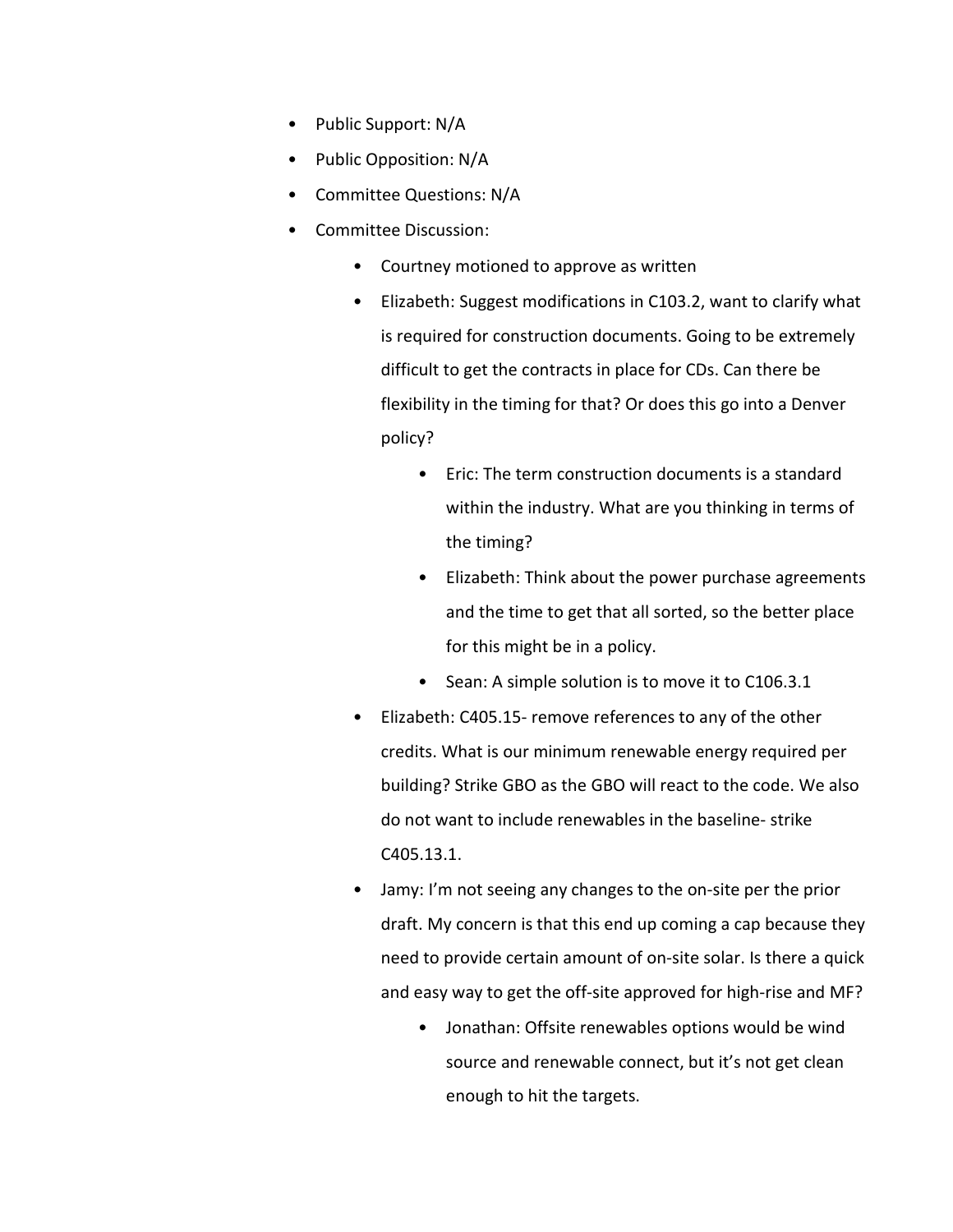- Jamy: Are you adding capacity that you wouldn't otherwise be required to?
	- Jonathan: Xcel has guidelines on the amount of renewable power to comply to with the sate statutory requirements.
- Carol: If the PV system is a part of the energy model, then it should be considered a part of the construction documents?
- Elizabeth: On-site and Off-site were correlated to Denver requirements, but is there some way to meet what cannot be met with on-site?
	- Sean: It does not have a mechanism to have both onsite and off-site.
	- Elizabeth: Do we really want to approve these numbers of on-site renewables required with consideration of available roof area?
		- Sean: This is based off of energy use not roof area to meet Denver's targets.
- Chuck: Table does not account for all occupancy groups, why?
	- Sean: These are the occupancy types in the implementation plan. Comes down to a data availability limitation.
	- Chuck: Is this then penalizing the lack of data available for those other occupancies?
		- Sean: Once you take the other occupancy types and average them, it is very close to the medium office types.
- Kevin and Elizabeth: Can we modify this proposal to 10%?
	- Christy: As long as we have the ability to go hybrid, then it meets the requirement of the target and also